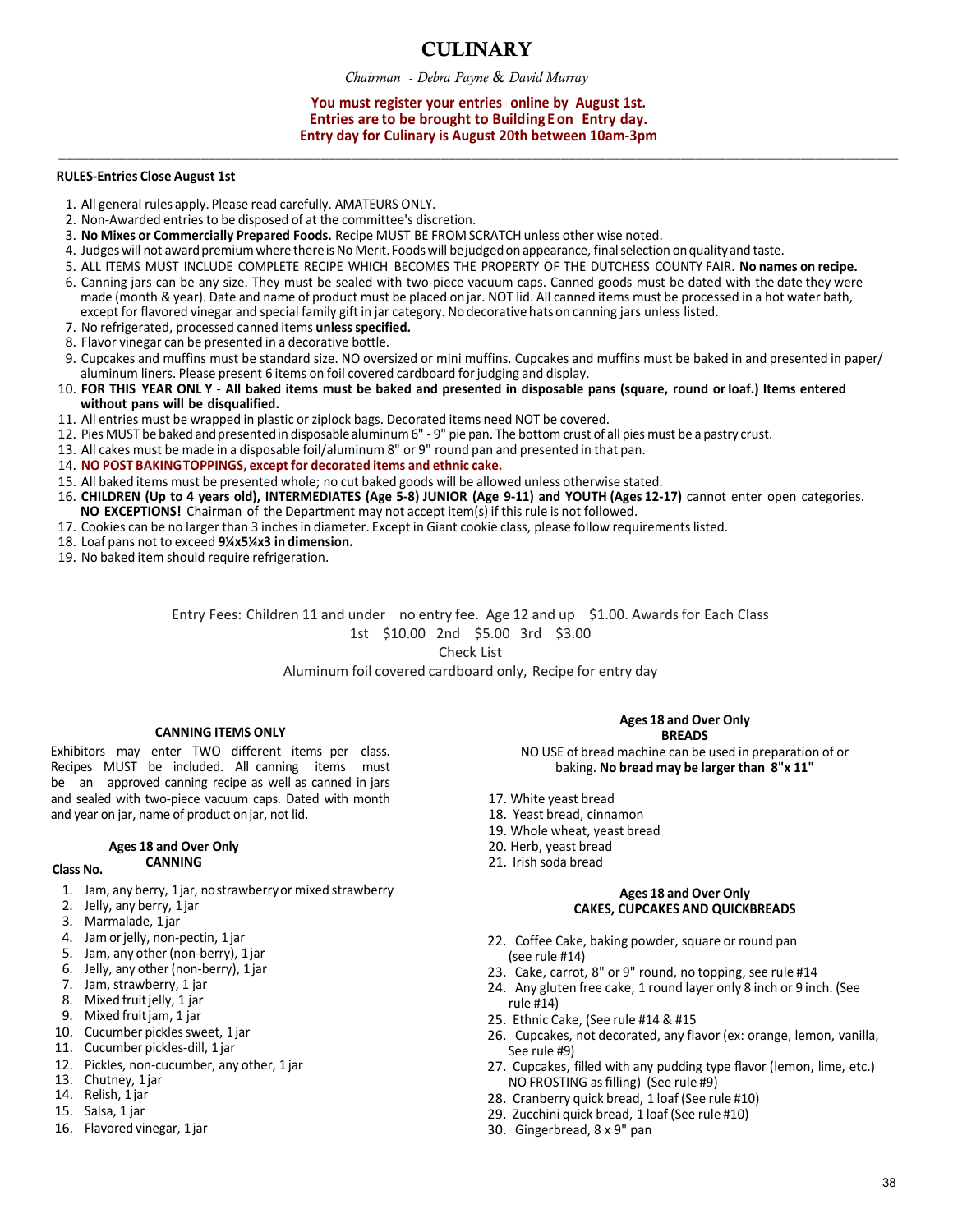## **Ages 18 and Over Only MUFFINS**

## **PLEASE FOLLOW RULE #9**

- 31. Any gluten free muffin, 6
- 32. Muffins, bran, 6
- 33. Muffins, blueberry, 6
- 34. Streusel-topped muffin, 6, topping must be baked in
- 35. Herb biscuit, 6
- 36. Scones, 6, plain or fruited

#### **Ages 18 and Over Only COOKIES**

37. Decorated cookie: 3 different, farm tools (ex. shovel, pitch fork, rake, etc. Decorations, MUST BE EDIBLE and not 3D. Cookies must be homemade.

38. Ethnic cookie, 6, see rule #14

- 39. Molasses cookie, 6
- 40. Oatmeal raisin cookie, 6
- 41. Any Gluten free cookie, 6 (no macaroons)
- 42. Any bar cookie, 6 (no brownie or chocolate chip)
- 43. Brownies, 6

## **Ages 18 and Over Only**

## **PIES, May be 6" to 9"** Must be presented in aluminum disposable pie plate

44. Apple pie, crumb topping, specify variety of apple used on recipe card

45. Pecan pie

46. Any single fruit pie - no apple

47. Multiple fruit pie (i.e. strawberry rhubarb, apple peach... ect.)

## **Age 18 and Over Only CANDY**

- 48, Fudge, peanut butter, NO additional nuts, 6 pieces
- 49. Fudge, chocolate, 6 pieces
- 50. Fudge, penuche, 6 pieces
- 51. Fudge, mint, 6 pieces
- 52. Fudge, any other, 6 pieces
- 53. Nut dusters, 6 pieces

## **CHILDREN Through Age 4**

- 54. Marshmallow sheep, flat against foil covered cardboard. USE ONLY regular and/or mini marshmellows, all items should be edible. No larger than 3"x3".
- 55. Decorated cookies, 3 different fruits (one each apple, cherry, and pear) All decorations must be edible Cookies may be store bought, no Larger then 3" X 3"
- 56. Trail mix, no larger than 8oz,clear glass jar

## **INTERMEDIATE -Ages 5 through 8**

- 57. Marshmallow pig flat against foil covered cardboard. USE ONLY regular and/or mini marshmallows, No larger than 3"x 3"
- 58. Decorated cookies, 3 different peppers. All decorations must be edible. Cookie may be store bought. No rolled fondant, no larger then 3" X 3"
- 59. Trail Mix, no larger than 8 oz., clear glass jar
- 60. Any no bake cookie, 6, no larger then 3" X 3"

## **JUNIORS -Ages 9 through 11**

61. Cookies, 3 different paw prints, (one each: pig, horse, chicken. All decorations must be edible. Cookies MUST be HOMEMADE cookies no larger than 3"x3" **no rolled fondant.**

- 62. Muffins, banana 6, No additions, see rule 9.
- 63. Cupcake, chocolate, 6. See rule **#9**
- 64. Cookies, peanut butter,6

65. Any drop cookie, 6 (no chocolate chip)

**YOUTH -Ages 12 through 17**

66. Yeast bread, other, 1 loaf See rule #10, no bread machine, 67. Quick Bread, pumpkin,1 loaf, see rule #10 68.Cupcakes, lemon, 6, see rule #9 69.Muffins, corn, 6, see rule #9. 70.Bar Cookies, no chocolate or chocolate chip, 6, see rule #9 71.Decorated cookie, 3 different farm animals, cookies MUST BE homemade. No rolled fondant. Decorations must be edible. No larger than 3" x 3" 72.Any pickled food, 1 jar 73.Any soft spread, 1 jar 74. Any fruit, 1 jar

## **FAMILY CATEGORY**

75. Gift in a jar, no larger than quart jar. Must include recipe and can be anything from "soup to nuts," cake, cookie, brownie, etc. Judging will be on layered decorating and ease of making the recipe. Glass jar can have "decorated hat."

## **GAINT DECORATED COOKIE Youth (ages12-17)**

76. One large decorated cookie, Theme: "Farm Scene." Cookie and decorations must be homemade, edible. No larger than 8", no rolled fondant. NO 3D (thickness of cookie should not exceed  $1/2"$ 

## **Adults (18 and over)**

77. One large decorated cookie, Theme "Farm Scene". Cookie must be edible and homemade. No 3D, and not larger than 8". **(No** rolled fondant). Thickness should not exceed  $1/2'$ .

## **SPECIAL FOR DUTCHESS COUNTY RESIDENTS Age 15 and over**

78. Pecan Tarts Ingredients: 1-3oz. pkg. cream cheese, softened 1 stick of margarine or butter, softened 1 C. flour Dash of salt Blend together cream cheese, margarine, flour and salt. Shape into 24 balls; press each ball into 1 3/4inches. muffin tins (press dough in bottom and sides with fingers, do not leave any holes). Filling: 2 eggs, beaten 1 C. brown sugar 2 Tbsp. butter, melted 1 tsp. vanilla Dash of salt 1 C. pecans, chopped Combine eggs, brown sugar, margarine, vanilla, and salt. Mix well (do not beat with beater, or tops will be crusty instead of a nutty one). Divide pecans evenly in pastry shells. Pour filling in shells, filling 2/3 full. Bake at 350 degrees for 20-25 minutes. Cool slightly before removing from pans. Cool on wire rack. Makes 24. Enter 6 on foil covered cardboard.